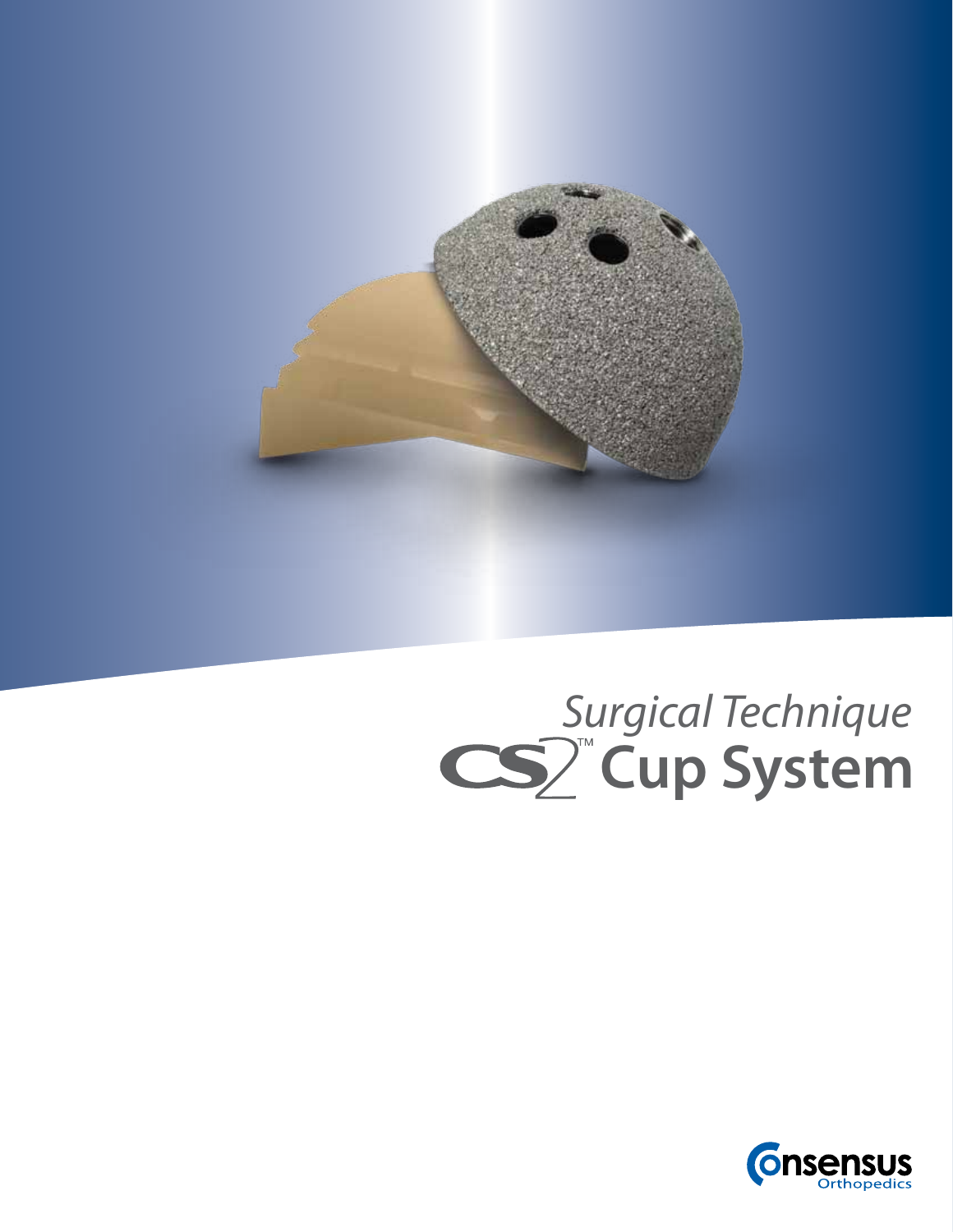### *INDICATIONS AND USAGE*

Indications for the use of the CS2 ACETABULAR CUP SYSTEM must be carefully considered with respect to the patient's entire evaluation and alternative procedures. The selection of the CS2 ACETABULAR CUP SYSTEM is based on the judgment of the surgeon as to the needs of the patient and the expected post-operative conditions. Patient selection is dependent on age, general health, available bone stock and quality, and any prior surgery or anticipated future surgery.

#### *Indications for use are:*

The CS2 ACETABULAR CUP SYSTEM should be used in accordance with the indications, etc. of the hip system it is being mated with.

- A. Significantly impaired joints resulting form rheumatoid, osteo and posttraumatic arthritis.
- B. Revision of failed femoral head replacement, cup arthroplasty or other hip procedures.
- C. Proximal femoral fractures.
- D. Avascular necrosis of the femoral head.
- E. Non-union of proximal femoral neck fractures.
- F. Other indications such as congenital dysplasia, arthrodesis conversion, coxa magna, coxa plana, coxa vara, coxa valga, developmental conditions, metabolic and tumorous conditions, osteomalacia, osteoporosis, pseudarthrosis conversion, and structural abnormalities.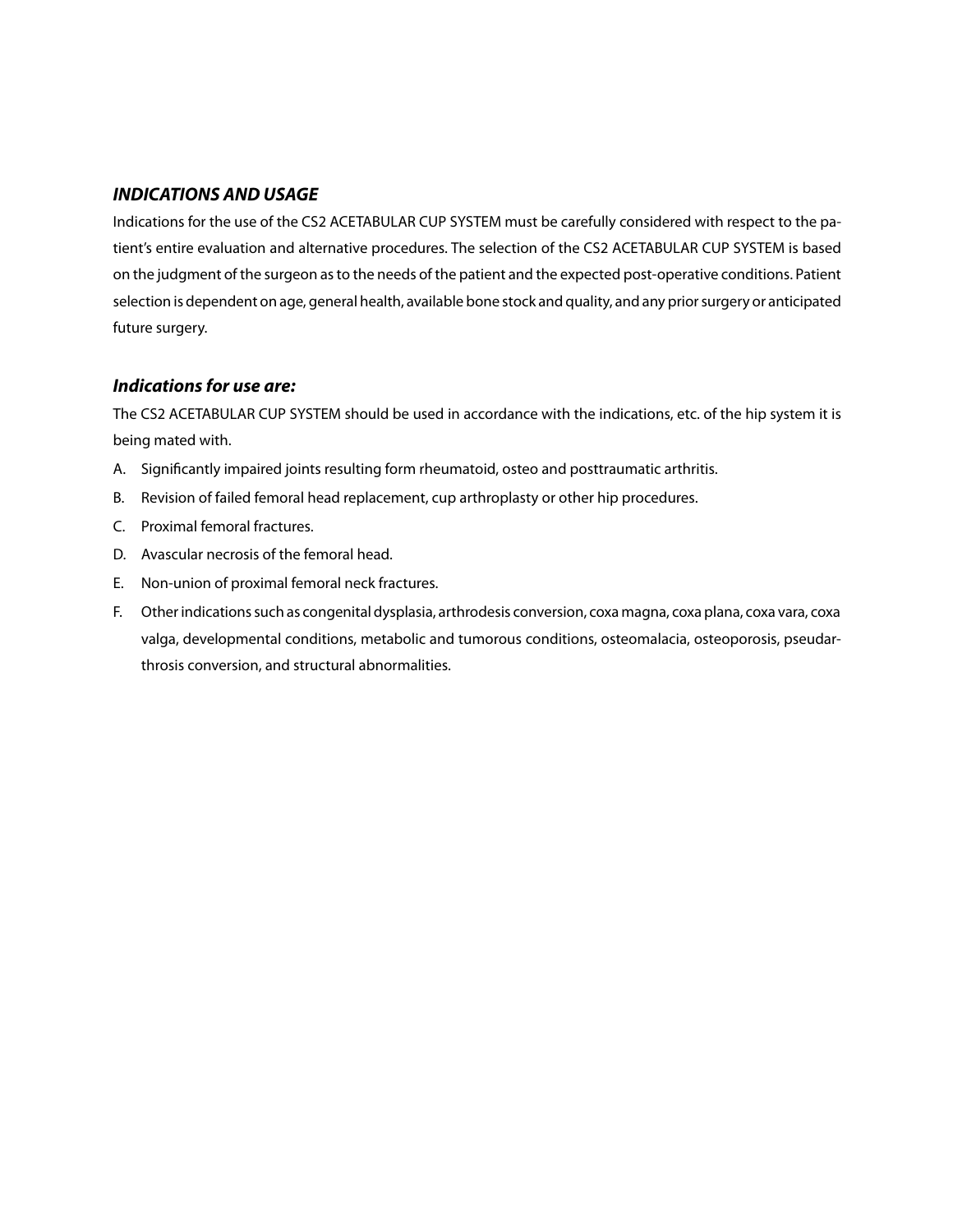

# **Table of Contents**

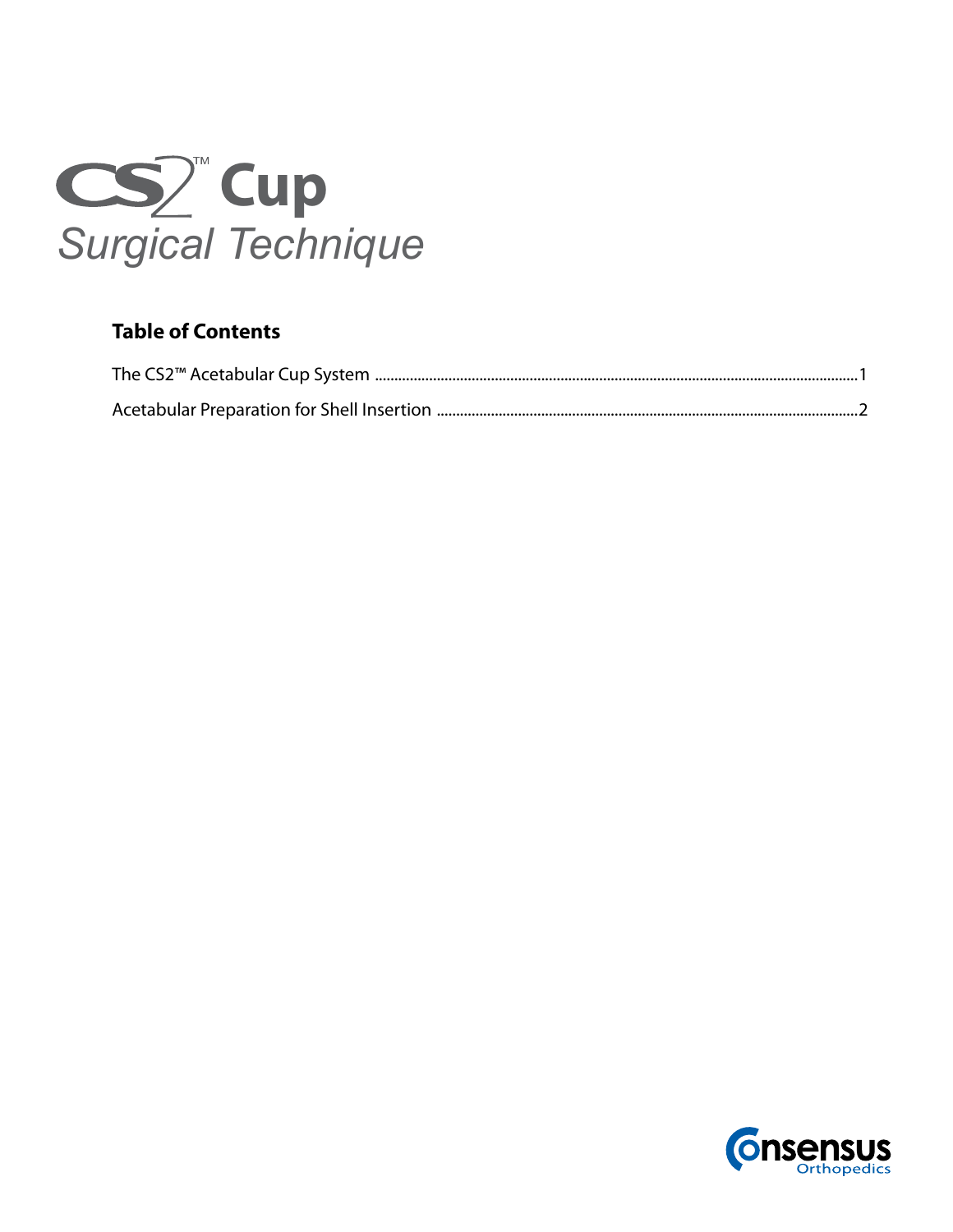## **The CS2™ Acetabular Cup System**

Developed from the highly successful Consensus<sup>®</sup> Acetabular Cup, the *CS2* Acetabular Cup System incorporates an advanced porous coating of irregular sintered titanium beads. This innovative design offers enhanced initial fixation with an aggressive "scratch-fit" to provide stability and encourage long-term biological fixation. *CS2* Acetabular shell are intended for cementless use, or for cemented use at the discretion of the surgeon

*CS2* Acetabular Shells are offered in Hemispherical and Flared Rim styles, and No-Hole, Three Hole and Multi Hole options for using 6.5 mm cancellous screws for additional fixation.

Clinically successful Cross-Linked UHMWPE liner options are available in 28mm, 32mm, and 36mm internal diameters. Neutral and Hooded liners are available to maximize ROM and stability. *CS2* Plus liners are also available with a head center that has been lateralized 5mm allowing the surgeon more intraoperative flexibility to medialize the cup, or lateralize the head center. The Consensus<sup>\*</sup> Acetabular liner-locking mechanism provides a secure and stable locked-liner, with 12 liner positions for maximum ROM.

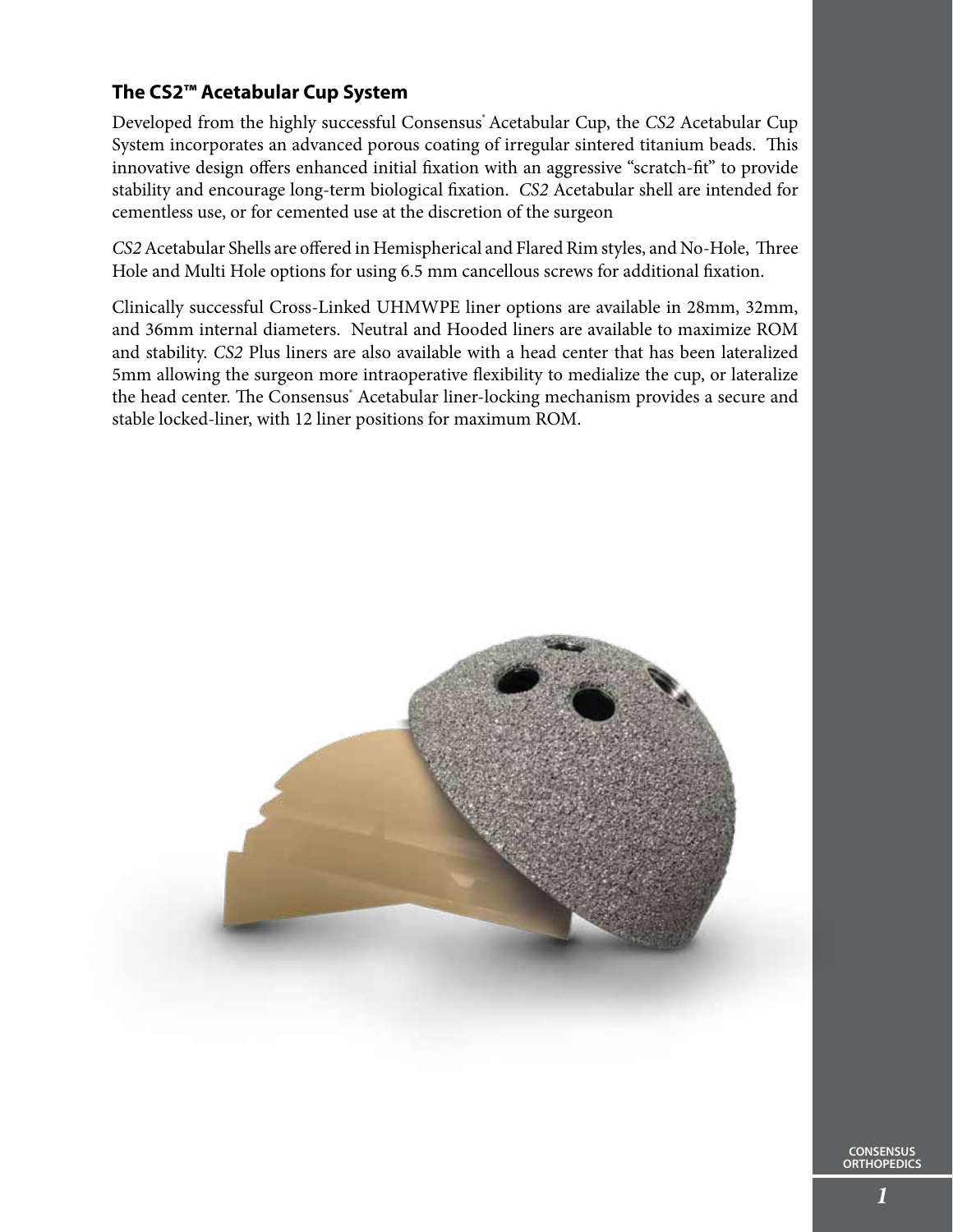

#### Acetabular Reamers



Reamer Handle

## **Acetabular Preparation for Shell Insertion**

Acetabular Reamers are easily secured to the Reamer Handle using the rotating crossbars, spring loaded attachment (Figure 1). All reamer sizes attach to the same Reamer Handle. Progressive reaming of the acetabulum should commence with a reamer two sizes smaller than the preoperative templated size.

Begin reaming transversely toward the cotyloid notch. The ridges of the "horseshoe" and any remaining small osteophytes in the notch should be removed by the first reamer. Always take care not to medialize the acetabulum past the medial bony wall. Reaming can then proceed with the second reamer to form the hemisphere in a manner which provides the proper amount of anteversion. Make sure that the reamer does not sink below the rim of the bony acetabulum. Cancellous bone should be evident where the "horseshoe" was. Superiorly there should be bleeding subchondral bone. Care should be taken to avoid invading the medial wall. The third reamer is used only to assure proper size and placement of the acetabular implant. Try not to toggle or move the reamer in a circular fashion to avoid improper forming of the acetabulum.



Figure 1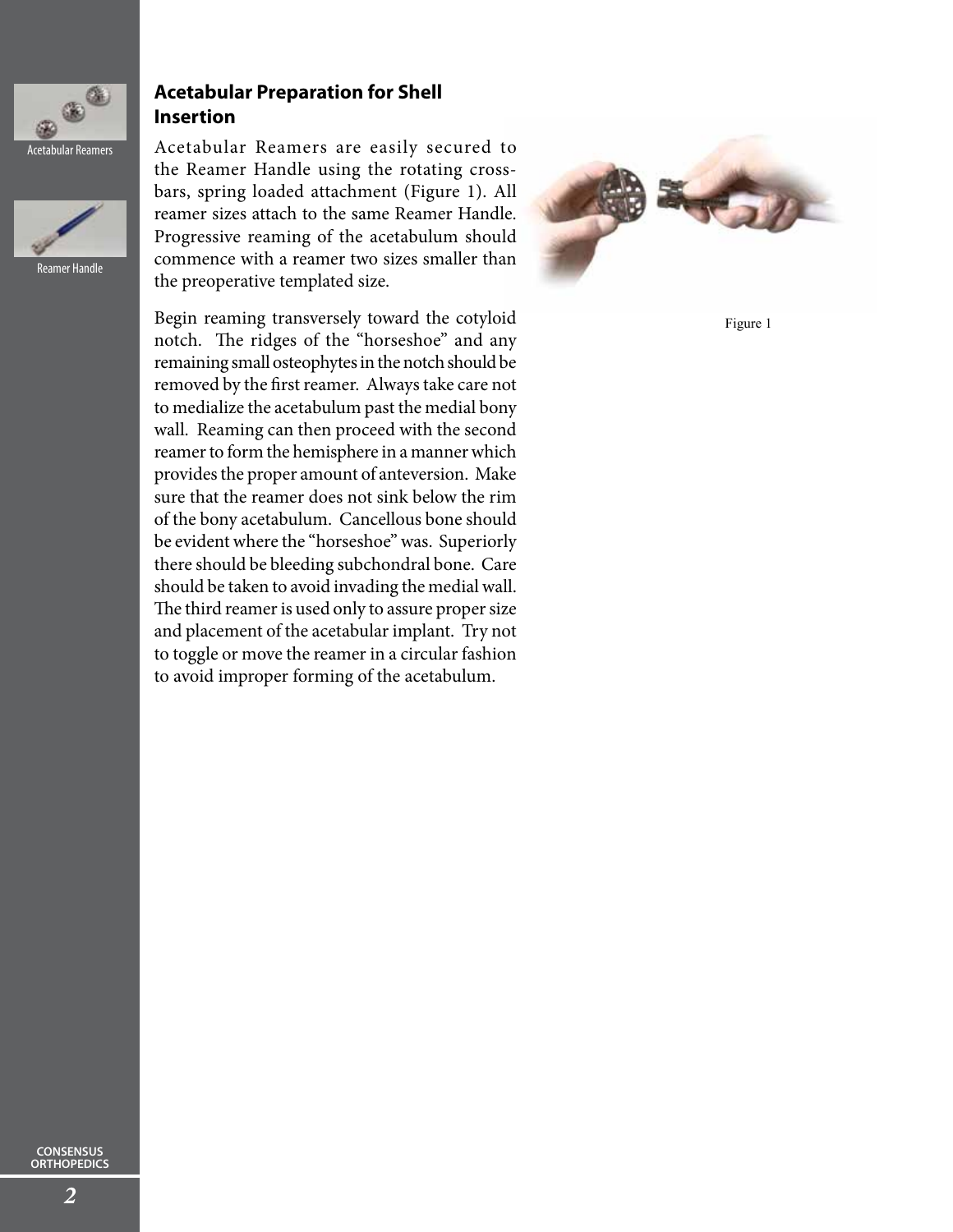

The shell trial selected should correspond with the diameter of the final reamer used. Thread the Shell Holder/Impactor into the trial by aligning the key (Figure 2) into the slots in the trial and thread the trial to the Shell Holder/Impactor (Figure 3 and Figure 4). The trial can then be positioned in the acetabulum by applying pressure to the head of the impactor rod while making angular adjustments. Proper positioning and fit can now be determined by inserting the shell trial into the reamed acetabulum with one hand wrapped around the shaft of the assembly and the other applying light even pressure to the head of the impactor rod. Anteversion can be checked by sliding the **Abduction/Anteversion Alignment Guide** onto the Shell Holder/Impactor (Figure 5). Properly positioned, the Abduction/Anteversion Alignment Guide main shaft will be perpendicular to the floor for 45° of abduction. Anteversion is determined to be at 20° when the anteversion crossbar points toward the shoulder.

**Acetabular Shell Trial** sizing can now be accomplished using the **Shell Holder/Impactor**.

To release the holder from the trial, unscrew the Shell Holder/Impactor. The trial should be fairly snug and resist movement with light hand pressure.



Shell Holder/ Impactor



Alignment Guide







Figure 5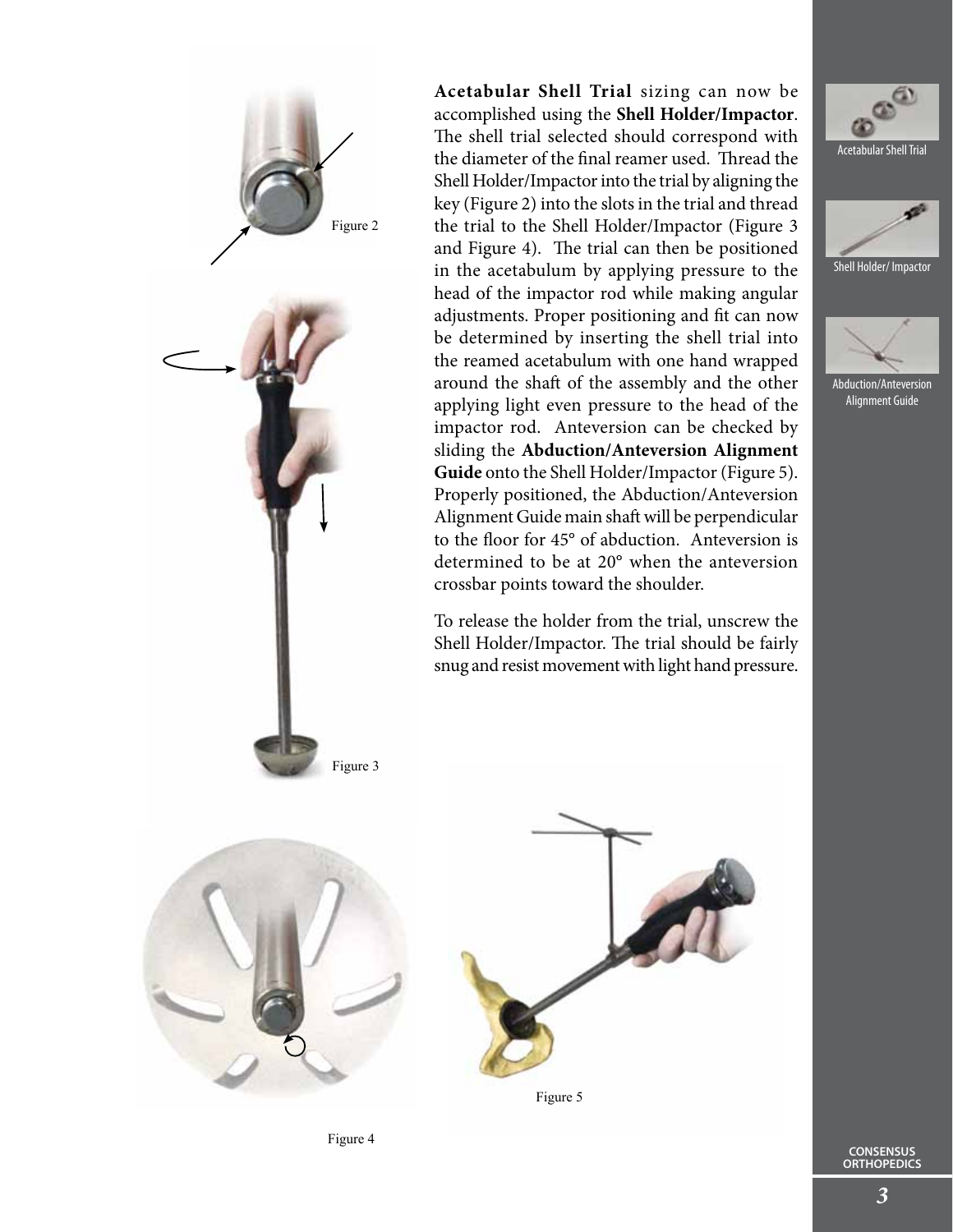

Angled Drill Guide





Ratchet

Size selection of the **Acetabular Shell Implant** is based on preoperative planning and intraoperative outcome. The implant selected should be one size (1mm) larger than the final reamer used (Table 1). This will provide a 1mm press-fit. In dense acetabular bone, a one-to-one press-fit can be used.

Attachment of the implant to the Shell Holder/ Impactor and positioning of the implant is accomplished in the same manner as with the trial. Thread the implant to the Shell Holder/ Impactor snugly, but do not over-tighten to assist in unthreading after impacting the shell implant.

Align the key into the slot in the implant and thread the implant to the Shell Holder/Impactor. Holding the implant in the hand, or placing the implant on the back-table will assist in aligning the tabs into the corresponding slots of the implant before threading the Shell Holder/Impactor to the implant. The shell implant should be inserted as far into the reamed acetabulum as possible and the cluster holes positioned superiorly if utilizing screw fixation. The Abduction/Anteversion Alignment Guide can be used to aid in alignment. Once positioned, a **Mallet** is used to impact the rod through the assembly until the shell implant is fully seated in the acetabulum.

The **6.5mm Ti Bone Screws** may now be optionally inserted to augment the fixation of the shell. Additional screw holes may be necessary to increase fixation using the Multi-Hole shell. Utilizing the **Angled Drill Guide**, the screw holes are first pre-drilled (Note: 2 drill lengths are provided: 3.2 mm x 35mm and 3.2mm x 56mm). Once drilling is completed, the hole depth is verified utilizing the provided **Angled Depth Gage** and the desired screw length is chosen. **The Bone Screws** are available in 5mm increments, ranging from 15mm to 50mm lengths. Insertion of the screws is achieved in a typical fashion, utilizing the **Ratchet**

| <b>Acetabular</b><br>Reamers | <b>Press-Fit</b><br>Shell** |
|------------------------------|-----------------------------|
| 41 mm                        | $42 \; mm$                  |
| $43$ mm                      | 44 mm                       |
| $45 \, \text{mm}$            | 46 mm                       |
| $47$ mm                      | 48 mm                       |
| $49$ mm                      | 50 mm                       |
| $51$ mm                      | 52 mm                       |
| 53 mm                        | 54 mm                       |
| 55 mm                        | 56 mm                       |
| $57$ mm                      | 58 mm                       |
| 59 mm                        | 60 mm                       |
| 61 mm                        | $62 \, \text{mm}$           |
| 63 mm                        | 64 mm                       |
| 65 mm                        | 66 mm                       |
| 67 mm                        | 68 mm                       |

#### Table 1

*\* Acetabular Reamers are available in sizes 40-68 mm.*

If cemented fixation is desired, ream *such that the resulting cement mantle will be at least 1 mm on either side of the shell (e.g. use a 44 mm reamer for a 42 mm shell).*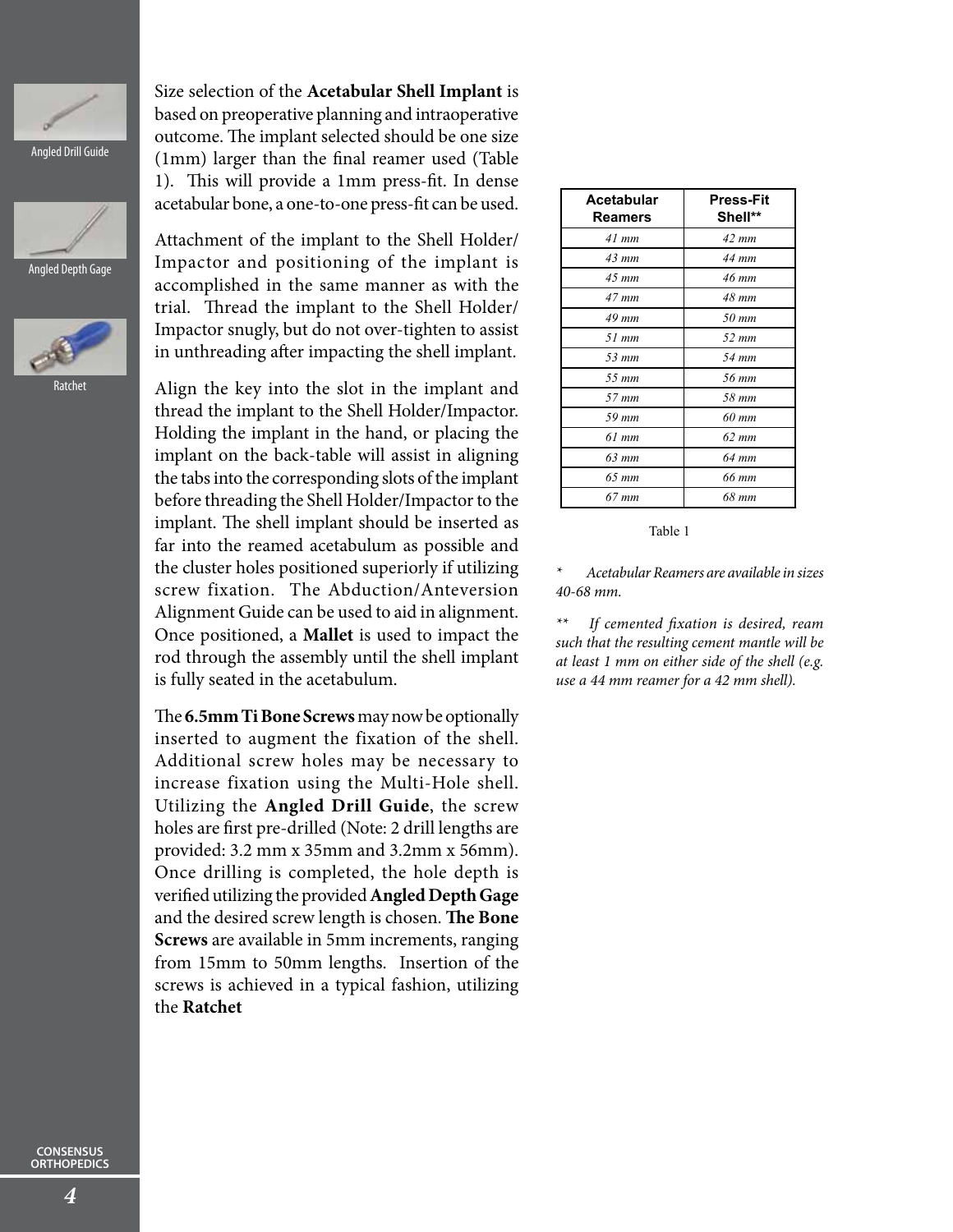



Figure 7



Handle, coupled with any of the three provided **Hex Screw Driver Shafts:** a solid type; a universal joint type, and a flexible shaft type. A **Screw Holding Forcep** is also provided to assist insertion. Carefully evaluate the bone quality and avoid overtightening the screws.

Note: It is important to assure that each screw is completely inserted, with the screw head fully seated and below the interior cup surface, so as not to allow the screw head to interfere with the complete insertion and locking of the acetabular insert. Once all desired screws have been fully inserted, an **Apical Dome Hole Plug** may also be used, with insertion occurring in a typical fashion, and again, using care to assure that complete, proper seating is achieved

Insertion of the **Acetabular Insert** can be accomplished now or an **Insert Trial** can be put in place in preparation for reduction with femoral trials. The surgeon may elect to implant the insert at this time. The insert's peripheral scallops allow the surgeon to dial the hood into the desired position. Care should be taken to ensure that the rims of the shell and insert are parallel, and that their scallops mate. Once positioned, the **Liner Impactor** with the selected inner diameter impactor head attached is placed into the inner diameter of the insert. Then the *Impactor Handle* is struck to firmly seat and lock the insert into the shell (Figure 8). The edges of the insert are checked to make sure that it is in full contact with the entire circumference of the shell. If it is not, check for any foreign objects between the shell and insert and remove them and impact the insert again; recheck to be sure it is in full contact with the shell.



Screw Holding Forcep



Insert Trials



Liner Impactor



Liner Impactor





**CONSENSUS ORTHOPEDICS**

Figure 8

*5*